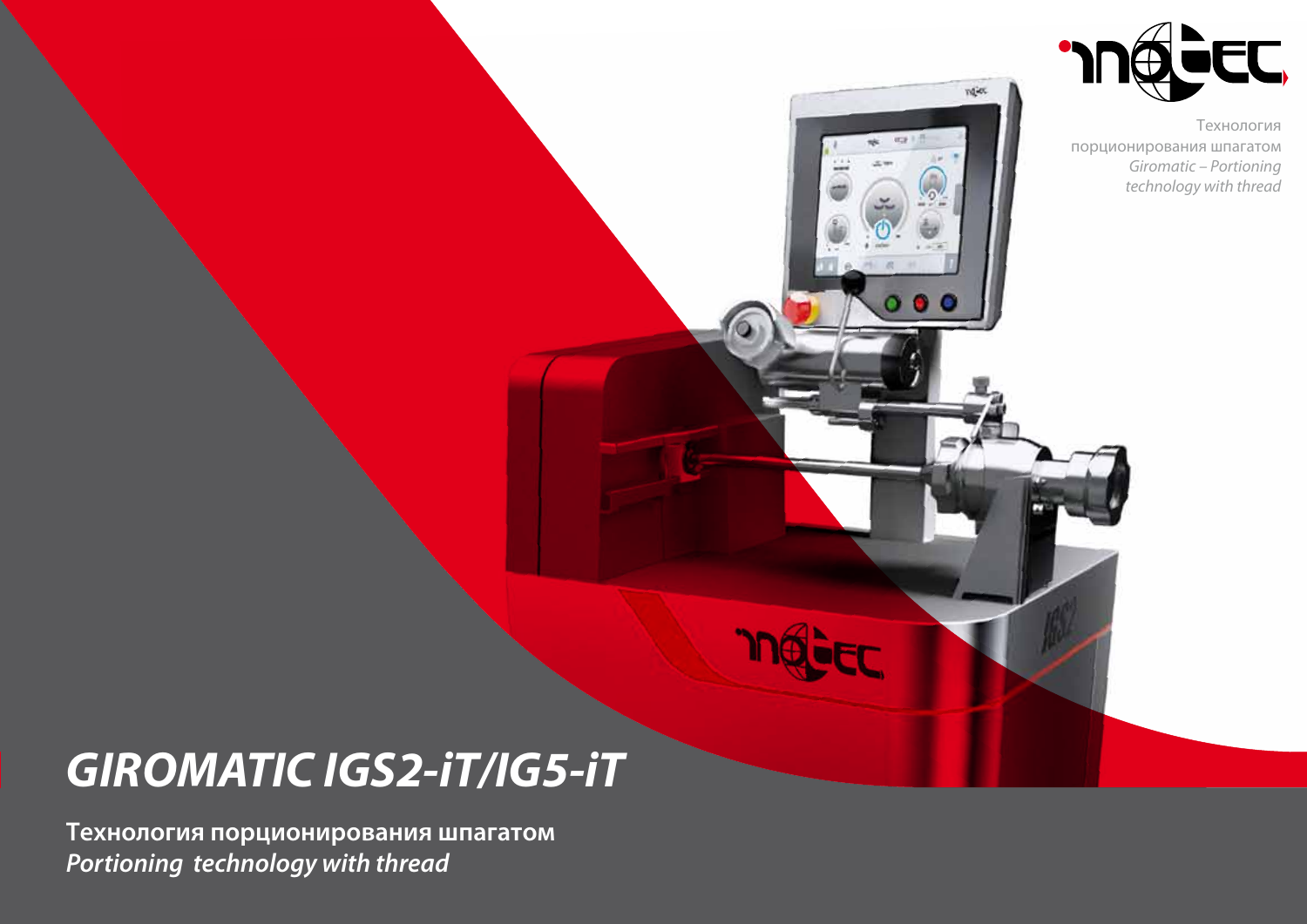

# Эффективность + безопасность продукта = GIROMATIC **Efficiency + Product Safety = GIROMATIC**

До 280 порций в минуту, идеально подходит для изделий в натуральной оболочке Up to 280 portions per minute, ideal for products in natural casing



Удобная для обслуживания, высококачественные фабричные комплектующие Service friendly, use of high-quality industrial components



Точное порционирование с помощью спаренного наполнителя Accurate portioning by coupled filling machine



Оригинальный шпагат INOTEC для высокоэффективной вязки, автоматическое отключение по окончании шпагата и оболочки Original INOTEC thread for highest tying performance, with automatic shut off at the end of the coil and casing



Универсальные порции - без промежутков, с определенным промежутком и петлями.

Flexible portions – without distance, with defined distance, with hanging loops

Эксплуатационные характеристики **Performance Features**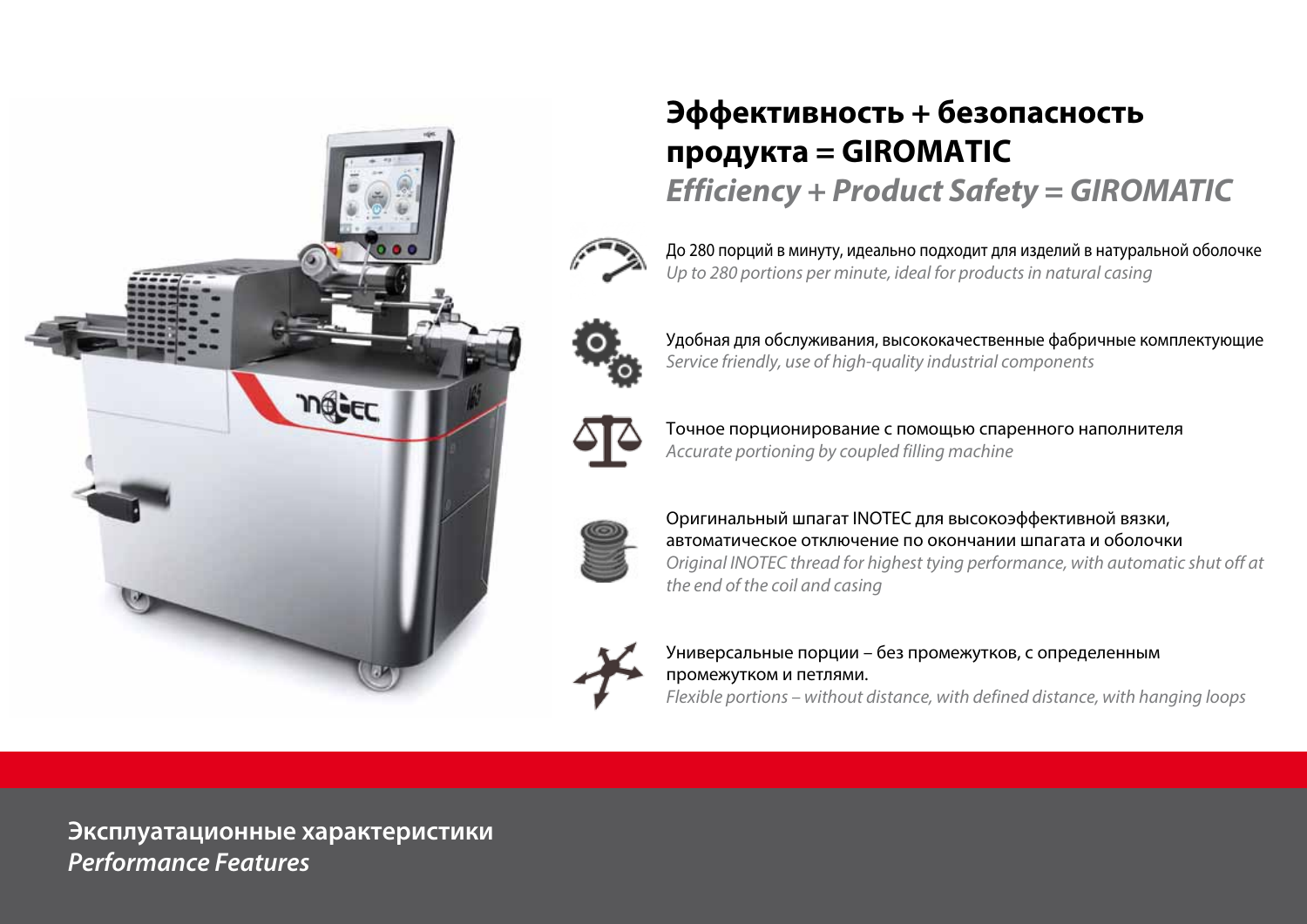

## Универсальная + экономичная + удобная в пользовании = GIROMATIC *user friendly = GIROMATIC*

#### УНИВЕРСАЛЬНАЯ:

Машина для порционирования и вязки шпагатом INOTEC GIROMATIC *INOTEC GIROMATIC automatic portioning and tying machines are*  – уникальная. Все виды изделий во всех типах оболочки

(натуральной, коллагеновой и искусственной) могут разделяться с помощью шпагата.

Все типы наполнителей – с или без автоматического порционирования – можно соединять с машинами для порционирования и вязки GIROMATIC.

### ЭКОНОМИЧНАЯ:

Высокая эффективность вязки позволяет использовать полную номинальную производительность и точность порционирования наполнителей, в результате чего работа является экономичной. Благодаря точной и прочной вязке, наполняемый продукт полностью обжимается при отделении. Между двумя порциями продукт полностью отсутствует, поэтому чистота продукта оптимизирована.

Петли делаются автоматически из шпагата. Нет необходимости в закупке дополнительных материалов для петель, поэтому затраты на *USER FRIENDLY:* разделение порций значительно снижаются. УДОБНАЯ В ИСПОЛЬЗОВАНИИ:

Понятная, снабженная рисунками и интуитивно управляемая сенсорная панель INOTEC помогает сделать желаемое изделие. Поворотная наливная трубка упрощает заполнение оболочки. Количество шпагата на картридже и оболочки на наливной трубке (дополнительная функция) контролируется. В случае отсутствия шпагата или оболочки машина автоматически отключается. Перезапуск GIROMATIC осуществляется путем толкания коленчатого рычага.

Автоматическое устройство, регулирующее подачу оболочки, и емкость для хранения натуральной оболочки, находящаяся в легкой доступности, приобретаются дополнительно. Большие картриджи для шпагата INOTEC снижают затраты. Замена картриджа для шпагата производится легко и быстро.

# *Flexible + economical +*

#### *flexible:*

*unique. All types of products in all casings (natural, collagen and artificial) can be divided off with string.*

*All filling machine types – with our without automatic weight portioning - can be linked with the GIROMATIC portioning and tying machines.*

*ECONOMICAL:*

*The high tying performance allows the use of the filling machine's full capacity and portioning precision, which results in an economical operation.*

*By a precise and strong tying the stuffed product is pressed completely out of the separation. No product remains in the separation between two portions, so the product hygiene is improved.*

*Hanging loops are made out of the twine automatically. No purchase of loop materials is necessary and expenses for the portion separation are reduced considerably.*

*The clear, illustrated and intuitively operated INOTEC Touch iT control leads to the desired product. The swivelling filling pipe simplifies the loading of casings. The quantities of twine on the cartridge and of casing on the filling pipe (as option) are controlled. In case of empty twine or casing the machine is shutting down automatically. Reloaded the GIROMATIC is restarted by pushing the knee lever. An automatic casing loader and an easy accessible storage tank for natural casings are available as option.*

*The big INOTEC twine cartridges reduce the changes. Changing of the twine cartridge is easily and quickly.*

**Спецификация продукта** *Product Definition*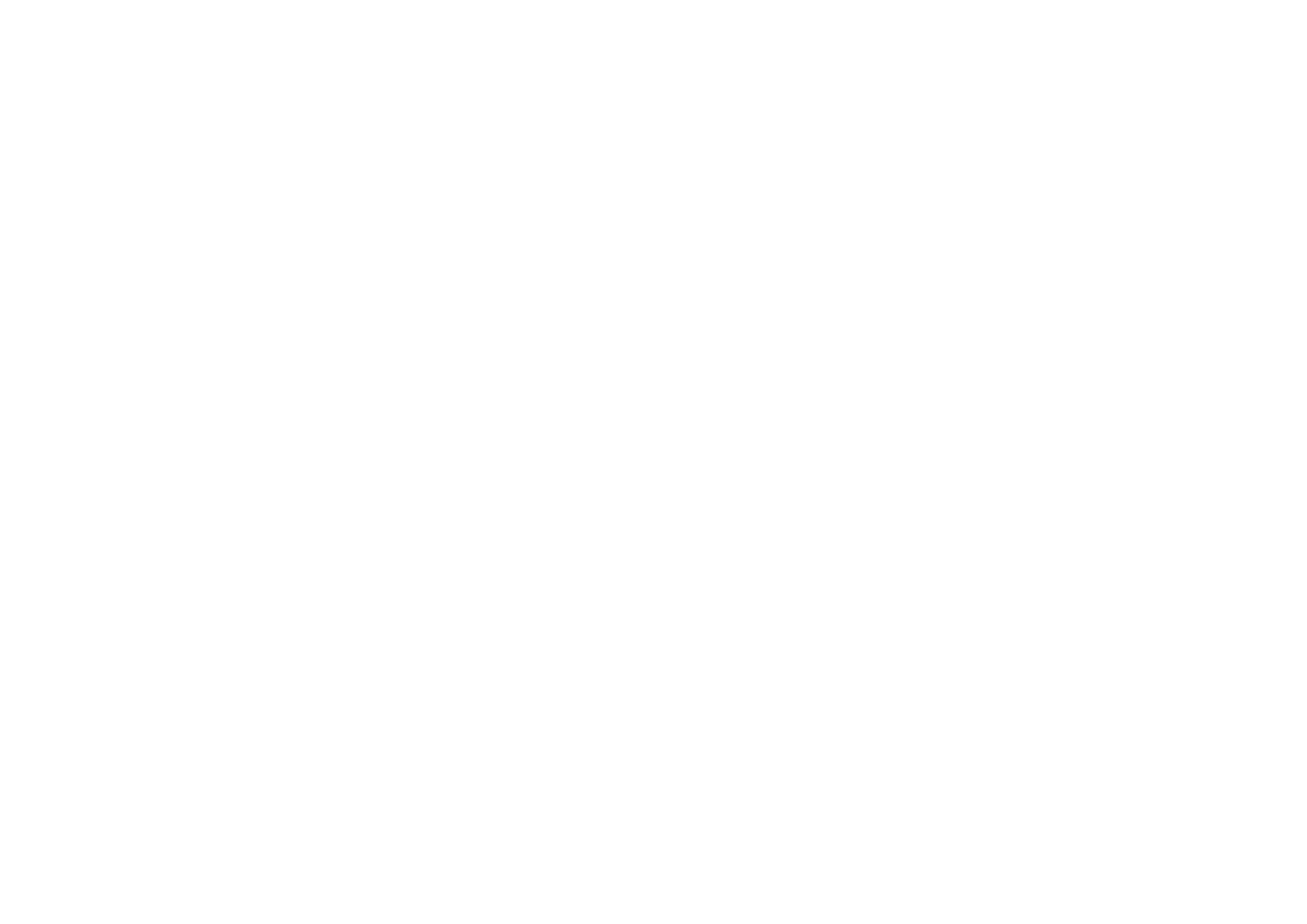

## *IGS2-iT*

- Einfache Abbindung, der Faden wird um den Darm gewickelt, der Abstand kann vom Bediener beeinflusst werden.
- Schlaufengenerator optional erhältlich.
- Kaliberbereich: 28 45 mm
- Speziell zum Portionieren und Abbinden von Naturdarmprodukten mit kleinen Kalibern. Hohe Taktleistung und zuverlässige Funktion.

• Einfache, intuitive, sprachneutrale INOTEC Touch iT Bedienung.

- Simple tying, the string is wound around *the casing and the distance can be influenced by the operator.*
- A loop generator is available as option.
- Caliber range: 28 45 mm
- Particularly for portioning and tying of *products in natural casings with small calibers. High capacity and reliable function.* • Simple, intuitive, language free INOTEC
- *Touch iT control.*



## *IG5-iT*

- Doppelte Abbindung mit Kreuzknoten und definiertem Abstand zwischen den Portionen.
- programmierbarer Schlaufengenerator für Aufhängeschlaufen.
- Kaliberbereich: 28 80 mm • Verarbeitung der größtmöglichen Vielfalt an Produkt-, Darm- und Abbindevarianten. • Erweiterte Bedienparameter um die
- Produktvielfalt darzustellen. Intuitive und sprachneutrale INOTEC Touch iT Steuerung.
- Double tying (with cross knot) and defined *distance between the portions.*
- Programmable loop generator for hanging *loops.*
- Caliber range: 28 80 mm
- Production of the widest variety of pro*ducts, casings and tyings.*
- Extended operation parameters for the *widest variety of products. Intuitive and language free INOTEC Touch iT control.*



"Einfache Abbindungen und sicher schnell herstellen" ist die Herausforderung der GIROMATIC IGS2-iT. Das Ergebnis ist eine einfache Maschine die kurze Produkte mit kleinen Kalibern in Naturdarm zuverlässig und in Hochgeschwindigkeit abbindet.

"Ein Portionier- und Abbindeautomaten, der sämtliche Anforderungen an die Produktpräsentation erfüllt" ist das Konzept der GIROMATIC IG5-iT. Mit dieser Maschine wird ein breiter Kaliberbereich abgedeckt und selbst schwere Portionen werden mit dem gekreuzten Knoten sicher verschlossen, sie kann auch Collagen- und Kunstdarm verarbeiten. Der Abstand zwischen Portionen wird präzise geregelt mit einer Toleranz von +/– 0,5mm.

Die INOTEC Touch iT Steuerung mit klaren Bediensymbolen führt intuitiv zum gewünschten Produkt welches abgespeichert werden kann. Arbeitsvorgänge sowie Fehlermeldungen werden aufgezeichnet. Der Bediener kann eine On-Screen Dokumentation aufrufen und sämtliche Arbeitsschritte sowie Fehlerbehebungen sind auf praktischen Kurzvideos dargestellt.



*"The fast and safe tying of simple product separations" is the challenge of the GIROMATIC IGS2-iT. The result is a simple and easy machine. Short products with small calibres in natural casings are tied up safely and with high speed.*

*"An automatic portioning and tying equipment which complies with all demands of product presentation" is the concept of the*  GIROMATIC IG5-iT. This machine covers a *wide caliber range and even heavy weight portions are safely closed with the crosstied knot even with collagen and artificial casings. The distance between portions is precisely controlled with a tolerance of +/–*  0.5 mm.

*The INOTEC Touch iT control with clear icons guides the operator intuitively to the desired product. All the process data and error messages are recorded. An On-Screen documentation is available and all working and trouble-shooting steps are shown on practical short video clips.*



# **Maschinensortiment** *Machine Range*

# **Anwendungen** *Utilization*